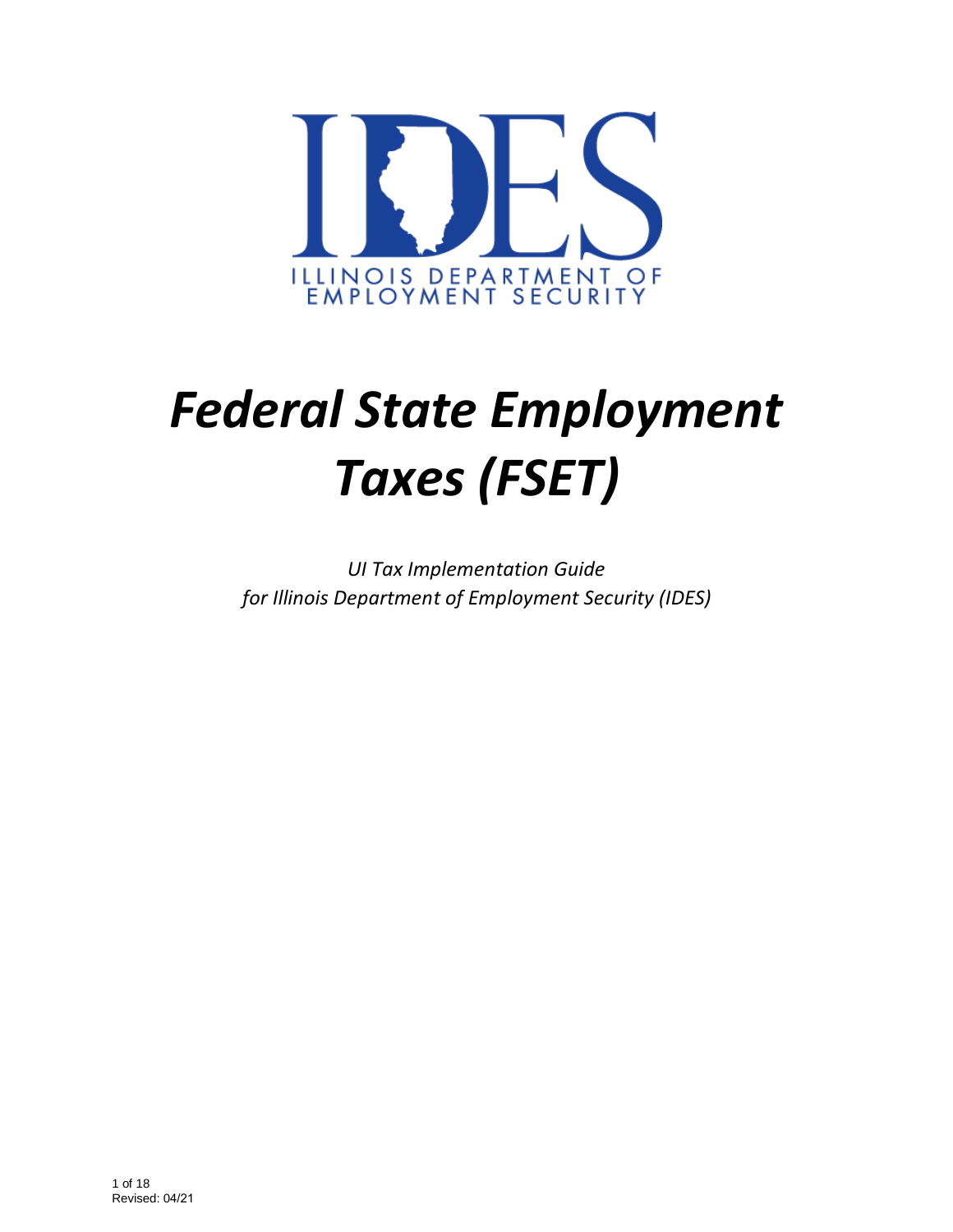# *Table of contents*

# **Section 1 – Overview**

# **Section 2 – IDES Contact Information**

# **Section 3 – Transmission Information**

UI Tax Return (UI -3/40) Payment (IDES only) What's New? Contribution Rate X-eFileRoutingCode Generic Template for Transmission

## **Section 4 – Transmission Information with Example**

Form UI-3/40 Return Only Form UI-3/40 with Payment Form UI-3/40 Payment Only

# **Section 5 – Transmission Acknowledgement**

Test Transmission Example Actual Transmission Example

# **Section 6 – Acknowledgement Error Details**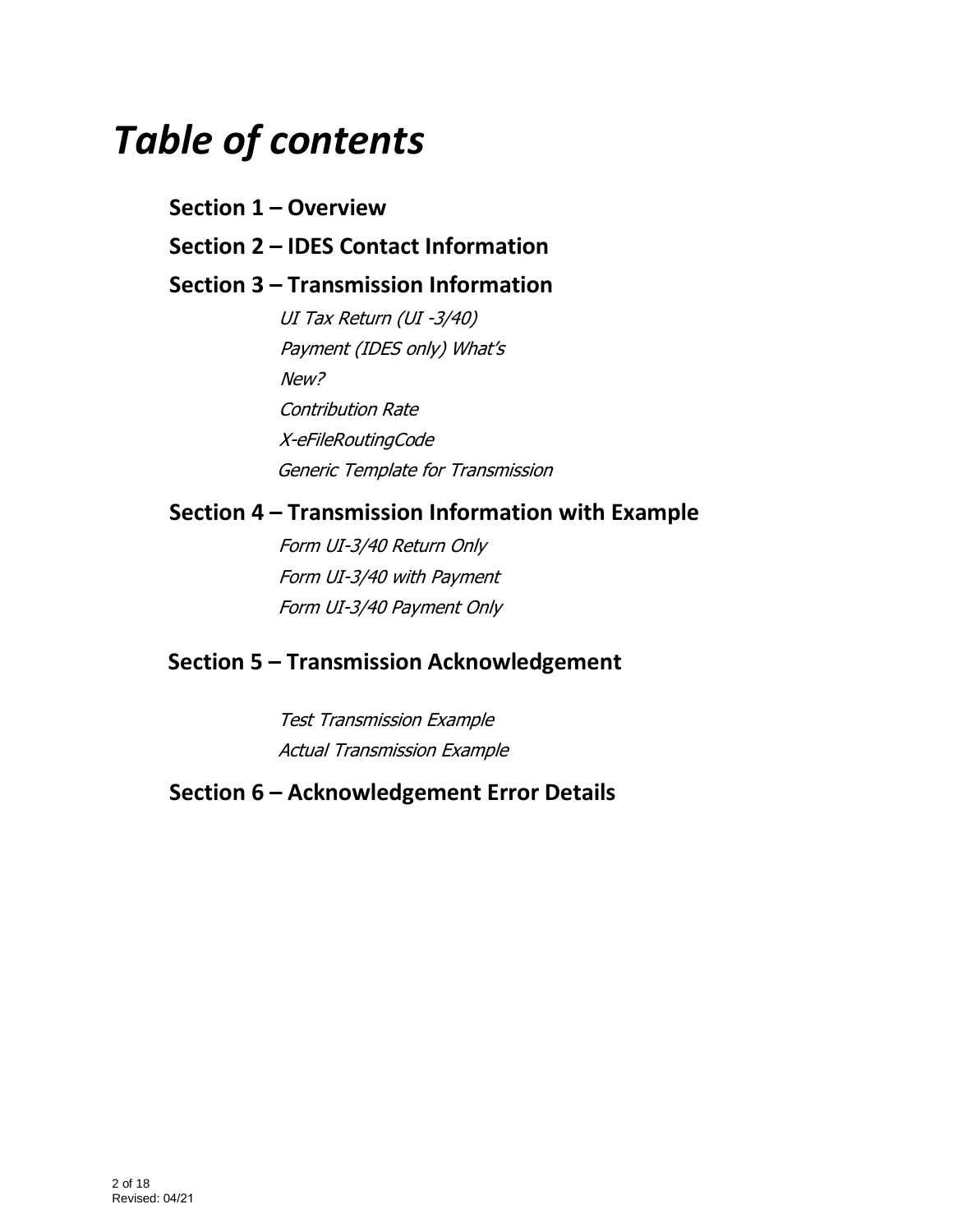# **Section 1 – Overview**

The Internal Revenue Service (IRS) has established an electronic filing and payment program for employment taxes under the name of FSET (Fed/State Employment Taxes). This program enables the filing of both federal and state employment tax returns using Extensible Markup Language (XML) "schemas" (record layouts) that have been developed for this purpose. The complete background on FSET and information regarding schemas is contained in the

"Fed/State Employment Taxes (FSET) User Guide" and other publications available from the IRS.

The Illinois implementation of the FSET program will accept and acknowledge the electronic filing and payment of employer withholding Forms IL-501, IL-941 and IL-W-3, and employer contribution and wage report, Form UI-3/40. Although this is a Fed/State program, the state returns are transmitted directly to each participating state rather than to the IRS. Illinois transmissions are sent to the Illinois Department of Revenue (IDOR) using the internet to access the "Illinois Gateway".

The program is open to software developers, transmitters, and payroll service providers who will act as "Reporting Agents" in accordance with IRS Revenue Procedure 2003-69 (formerly 9617), Publication1474, and Revenue Procedure 96-18. The IRS defines Reporting Agents (RAs) as companies (not individuals) that perform payroll services for other businesses. The program is also open to large employers who want to develop their own software. Individual business taxpayers who want to participate must select and use the services of a participating RA.

All participants (except taxpayers using an RA) must pre-register with Illinois using Form IL8633- B. Software developers and transmitters will use their IRS EFIN/ETINs and will be required to perform acceptance testing. Upon registration, they will be assigned a logon ID number and passwords for Illinois communications. RAs will select a single "signature code" (electronic signature) that they will use to sign all returns and payment authorizations they submit on behalf of their clients. RAs must obtain Form IL-8655 from each of their taxpayer clients prior to acting on behalf of the taxpayer client for Illinois payments and filings.

# **Section 2 – IDES Contact Information**

**General Questions**  *Employer Hotline* Illinois Department of Employment Security (IDES) 33 South State St, Chicago, IL – 60603 Phone: 1-800-247-4984

If you have a question about a specific tax return or payment, it will expedite matters if you have a confirmation number or a Content Location to identify the item in question.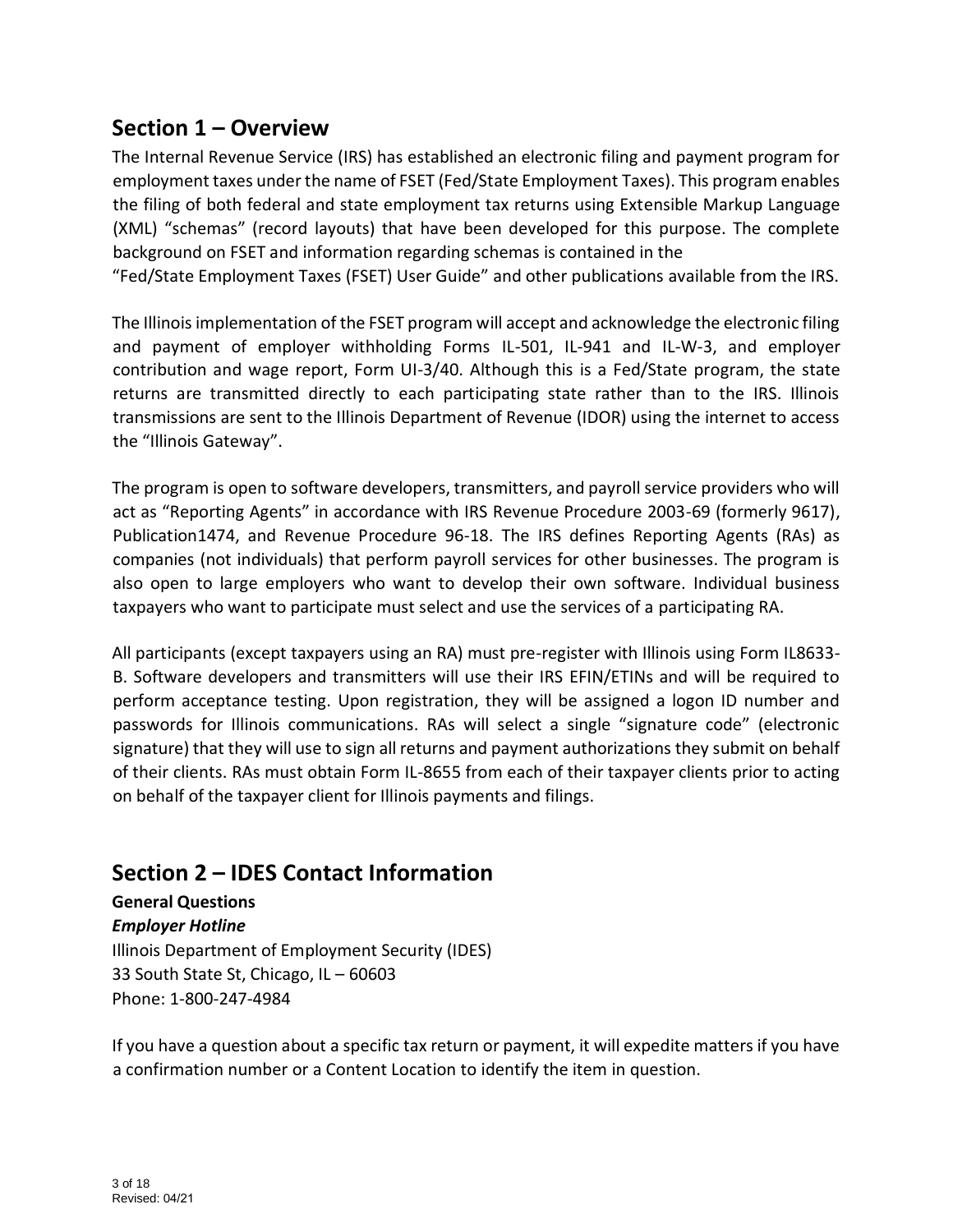# **Section 3 – Transmission Information**

#### **UI Tax Return (UI -3/40)**

To be considered timely filed, a UI Tax return must be acknowledged as accepted, or accepted with warning, no later than 11:59 p.m. (Central Time) on the due date. This also applies to the retransmission of returns that were previously acknowledged as rejected. The IDES Illinois Gateway records date and time a transmission is complete. If a return is acknowledged as accepted or accepted with warning, this date/time is used as the date/time the return is received by Illinois. If a UI return is acknowledged as rejected, the return is considered not filed. Participants should assure that the return transmission is started early enough to be completed prior to the end of the day (11:59 p.m. Central Time) on the return due date. To avoid late filing, it is recommended that participants schedule transmissions to allow for timely correction and retransmission in the case of a rejected transaction.

#### **Payment (IDES only)**

To be considered timely paid, debit payments must be acknowledged as accepted, or accepted with errors, no later than 11:59 p.m. (Central Time) on the due date. This also applies to the retransmission of payments that were previously acknowledged as rejected. The IDOR Illinois Gateway records the date and time a transmission is complete. If a payment is acknowledged as accepted or accepted with errors, this date/time is used as the date/time the payment is received by IDES. If a payment is acknowledged as rejected, the payment is considered not submitted. Participants should assure that the payment transmission is started early enough to be completed **prior to** the end of the day (11:59 p.m. Central Time) on the quarterly due date. To avoid late payment, IDES recommends that participants schedule transmissions to allow for timely correction and retransmission in the case of a rejected transaction.

#### **What's New?**

#### **Additional Criteria for Rejection of Wage reports:**

The UI-3/40 wage reports are rejected if there is a mismatch between submitted UI and FEIN details vs. the details in the system. The system rejects wage reports that contain duplicate social security number of employees. The acknowledgement contains error message in detail. The wage reports need to be corrected and re-submitted to consider for timely processing.

#### **Contribution Rate**

The contribution rate is available in quarterly packet sent to the employer. For example the rate provided for an employer is 3.2% then the rate can be represented in the payload as 3.200 or 0.032. The rate should have maximum of three number digits after decimal point.

#### **X-eFileRoutingCode**

SOAP transmission to the Gateway may only contain one type of transaction, which is determined by the type of forms being transmitted, all transmissions must also include one MIME HTTP extended header called X-eFileRoutingCode. This header is used to provide routing information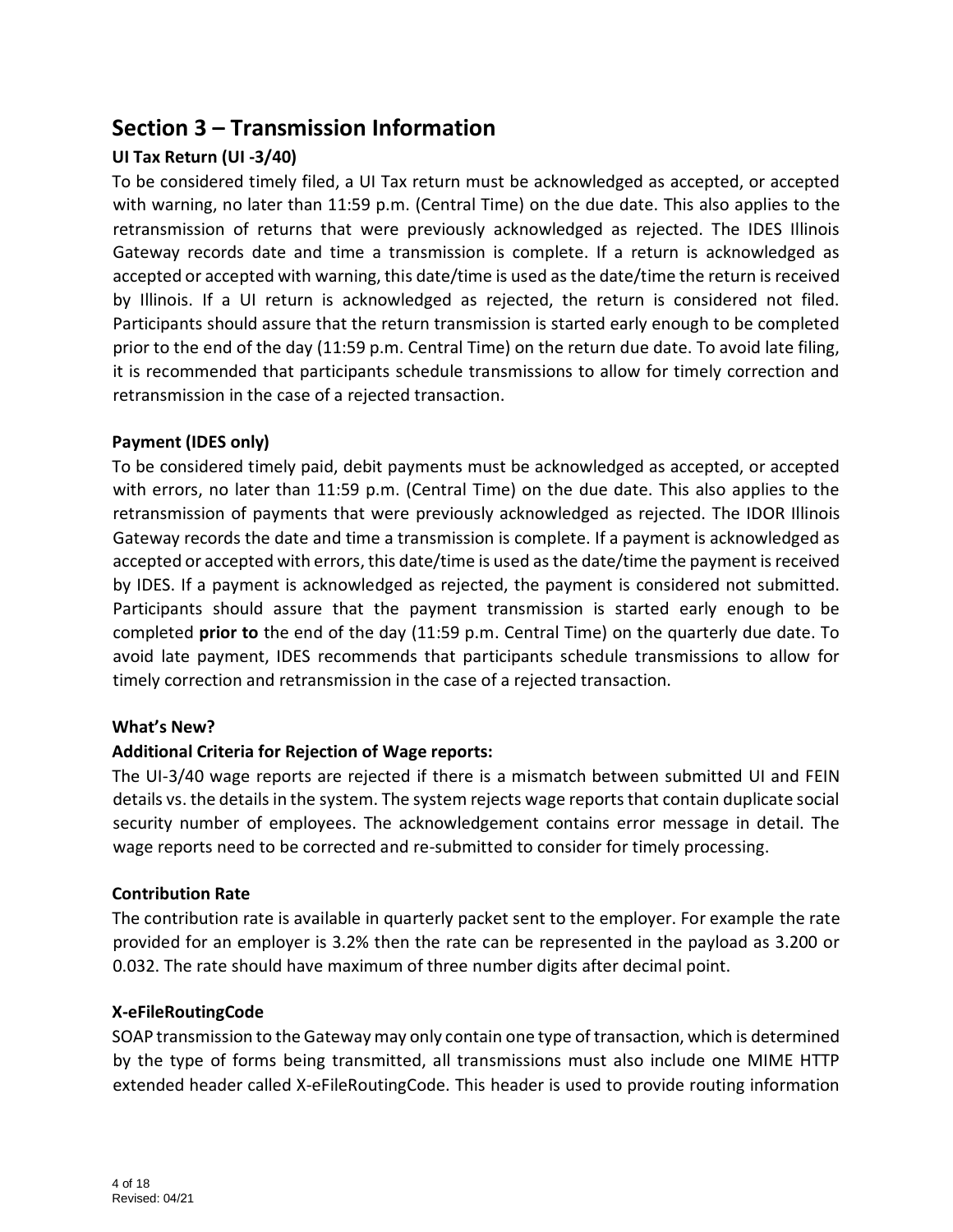associated with the type of forms being sent. It should be placed at the beginning of the MIME attachment stream. The X-eFileRoutingCode header must have one of the following values corresponding to the type of transaction and schema version used:

- IL340-1.05 Transmissions containing Form UI-3/40 with or without embedded payments
- IL340Payments-1.05 Transmissions containing UI-3/40 stand-alone payments
- ILPayments-1.05 Transmissions containing IL-501, IL-941, or IL-W-3 standalone payments

These header values are not case sensitive, and multiple X-eFileRoutingCode headers are not allowed in the transmission stream. All values have the following structure:

(Form type)- (schema version)

#### **Generic Template for Transmission**

Following is the generic structure of FSET UI filing. — mime attachments start here — MIME-Version: 1.0 Content-Type: Multipart/Related; boundary=MIMEBoundary; type=text/xml; Content-Description: Some optional description goes here X-eFileRoutingCode: IL340-1.05 - SOAP message envelope attachment starts here -**--MIMEBoundary The boundary value should be the same value as defined in the contenttype. The value should have two hyphens at the beginning.** Content-Type: text/xml; charset=UTF-8 Content-Location: EnvelopeFSET <?xml version='1.0' encoding='UTF-8'?> <SOAP:Envelope xmlns="http://www.irs.gov/efile" xmlns:SOAP="http://schemas.xmlsoap.org/soap/envelope/" xmlns:efile="http://www.irs.gov/efile" xmlns:xsi="http://www.w3.org/2001/XMLSchema-instance" xsi:schemaLocation="http://schemas.xmlsoap.org/soap/envelope/ ../message/SOAP.xsd http://www.irs.gov/efile ../message/efileMessageState.xsd"> <SOAP:Header> ——— FSET message header data goes here ——- </SOAP:Header> <SOAP:Body> —— FSET message body data goes here ——- </SOAP:Body> </SOAP:Envelope> **--MIMEBoundary The boundary value should be the same value as defined in the contenttype. The value should have two hyphens at the beginning**. Content-Type: text/xml; charset=UTF-8 Content-Location: - Content Location specified in the SOAP:Body goes here -<?xml version="1.0" encoding="UTF-8"?> <ReturnData documentCount="2" xmlns="http://www.irs.gov/efile" xmlns:xsi="http://www.w3.org/2001/XMLSchemainstance" xsi:schemaLocation="http://www.irs.gov/efile ..\State+Schemas\ReturnDataState.xsd"> —— Return data goes here ——- </ReturnData> **--MIMEBoundary The boundary value should be the same value as defined in the content-**

**type. The value should have two hyphens at the beginning.**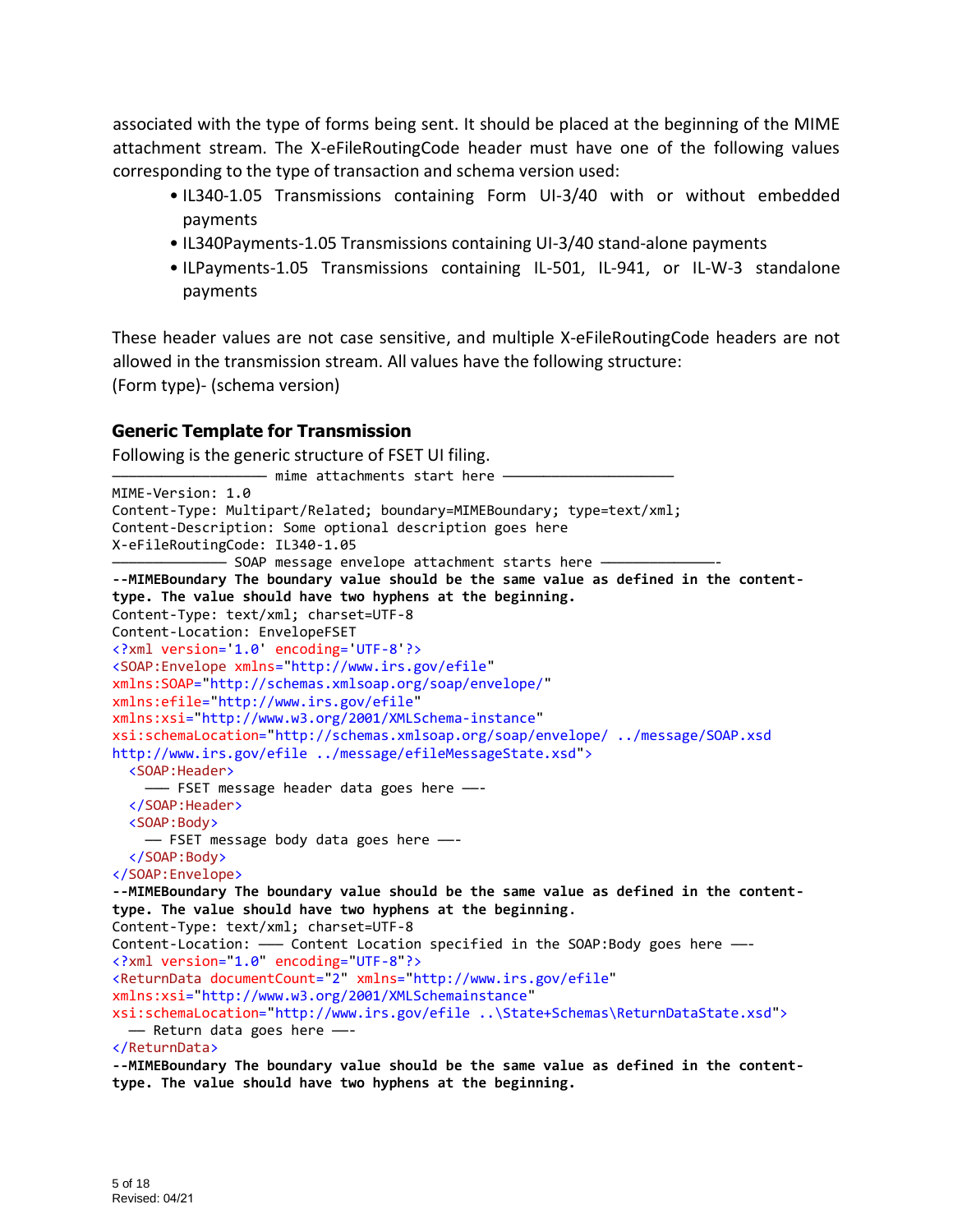### **Section 4 – Transmission Information with Example**

#### **Form UI-3/40 Return Only**

```
MIME-Version: 1.0 
Content-Type: multipart/related; boundary="----=_Part_293_486645437.1466554025701"; 
type="text/xml" 
X-eFileRoutingCode: IL340-1.05
SOAPAction: ""
------ Part 293 486645437.1466554025701
Content-Type: text/xml; charset=utf-8 
Content-Location: EnvelopeFSET 
<?xml version="1.0" encoding="utf-8" ?><SOAP-ENV:Envelope xmlns:SOAP-
ENV="http://schemas.xmlsoap.org/soap/envelope/" xmlns="http://www.irs.gov/efile"
xmlns:efile="http://www.irs.gov/efile"
xmlns:xsi="http://www.w3.org/2001/XMLSchemainstance"
xsi:schemaLocation="http://schemas.xmlsoap.org/soap/envelope/ ../message/SOAP.xsd 
http://www.irs.gov/efile ../message/efileMessageState.xsd"> 
   <SOAP-ENV:Header> 
     <efile:TransmissionHeader> 
      <TransmissionId>1466554025665.468835311</TransmissionId> 
      <Timestamp>2016-06-21T17:07:05.678-07:00</Timestamp> 
      <Transmitter> 
         <ETIN>234343</ETIN> 
      </Transmitter> 
      <ProcessType>P</ProcessType>
      <TransmissionManifest originHeaderCount="1"> 
         <OriginHeaderReference originId="9638521478"/> 
      </TransmissionManifest> 
     </efile:TransmissionHeader> 
   </SOAP-ENV:Header> <SOAP-ENV:Body> 
     <efile:OriginHeaders> 
      <ReturnOriginHeader> 
         <OriginId>9638521478</OriginId> 
         <Timestamp>2016-06-21T17:07:05.681-07:00</Timestamp> 
         <OriginManifest itemCount="1"> 
           <ItemReference contentLocation="2769737521231100"/> 
         </OriginManifest> 
         <Originator> 
           <EFIN>999999</EFIN> 
           <Type>OnlineFiler</Type> 
         </Originator> 
      </ReturnOriginHeader> 
     </efile:OriginHeaders> 
   </SOAP-ENV:Body> 
</SOAP-ENV:Envelope> 
------ Part 293 486645437.1466554025701
Content-Type: text/xml; charset=utf-8 
Content-Location: 2769737521231100 
<ReturnData xmlns=http://www.irs.gov/efile 
xmlns:xsi="http://www.w3.org/2001/XMLSchemainstance"
```

```
xsi:schemaLocation="http://www.irs.gov/efile ..\State+Schemas\ReturnDataState.xsd"
documentCount="2">
```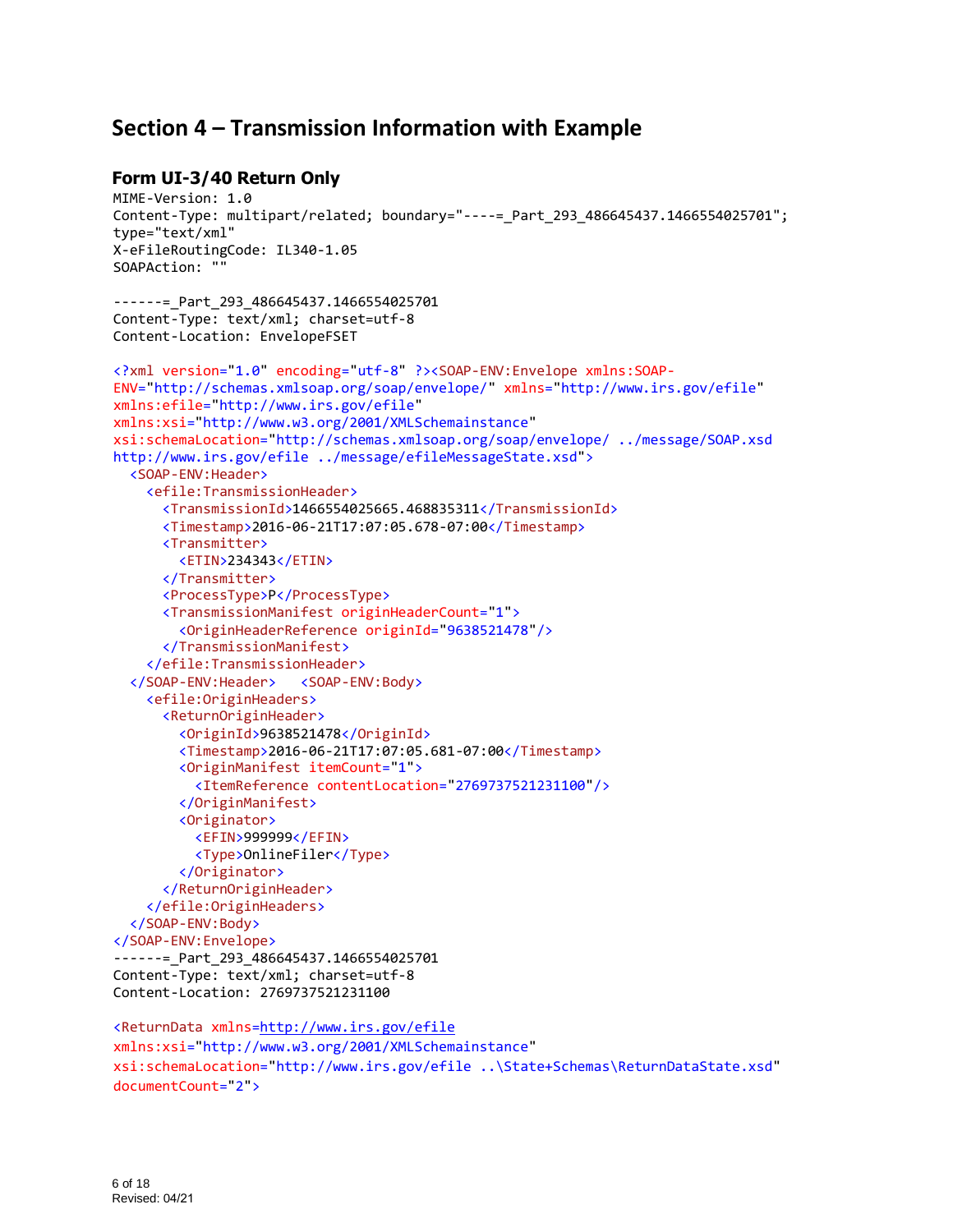```
 <ContentLocation>2769737521231100</ContentLocation> 
   <ReturnHeaderState documentId="ReturnHeader"> 
     <TaxPeriodEndDate>2016-03-31</TaxPeriodEndDate> 
     <ReturnType>StateUI</ReturnType> 
     <TIN> 
      <TypeTIN>FEIN</TypeTIN> 
      <TINTypeValue>364788792</TINTypeValue> 
     </TIN> 
     <StateEIN> 
      <TypeStateEIN>UIAccountNo</TypeStateEIN> 
      <StateEINValue>4046146</StateEINValue> 
     </StateEIN> 
     <BusinessAddress> 
      <BusinessName>IDES</BusinessName> 
      <AddressLine>33 S State Street</AddressLine> 
      <City>Chicago,</City> 
      <StateOrProvince>IL</StateOrProvince> 
      <ZipCode>606040000</ZipCode> 
      <PhoneNumber>8478420453</PhoneNumber> 
     </BusinessAddress> 
     <ReturnSigner> 
      <Name>Test Name</Name> 
      <Signature>4528520000</Signature> 
      <DateSigned>2016-06-21</DateSigned> 
     </ReturnSigner> 
   </ReturnHeaderState> 
   <StateReturn> 
     <StateUI documentId="ILUI340"> 
      <UITotalWages>0.00</UITotalWages> 
      <ExcessWages>0.00</ExcessWages> 
      <UITaxableWages>0.00</UITaxableWages> 
      <ContributionRate>00.550</ContributionRate> 
      <ContributionDue>0.00</ContributionDue> 
      <UIAmountPaid>0.00</UIAmountPaid> 
      <UITotalDue>0.00</UITotalDue> 
      <Month1Employees>2</Month1Employees> 
      <Month2Employees>2</Month2Employees> 
      <Month3Employees>2</Month3Employees> 
     </StateUI> 
   </StateReturn> 
</ReturnData> 
------=_Part_293_486645437.1466554025701
```
#### **Form UI-3/40 Return with Payment**

```
MIME-Version: 1.0 
Content-Type: Multipart/Related; type="text/xml"; boundary=--MimeBoundary 
X-eFileRoutingCode: IL340-1.05
SOAPAction: ""
```
----MimeBoundary Content-Type: text/xml; charset=UTF-8 Content-Location: EnvelopeFSET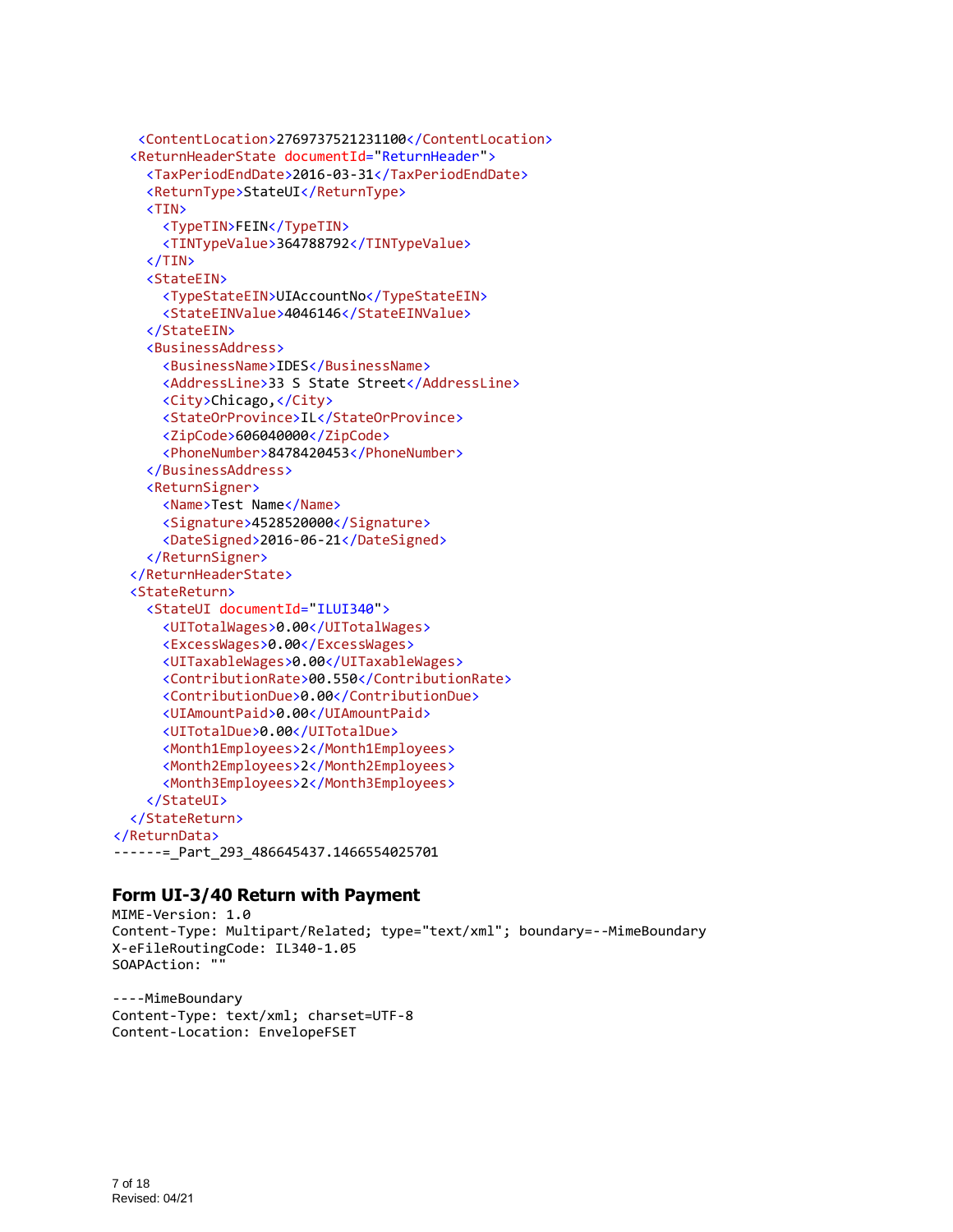```
<?xml version="1.0" encoding="UTF-8"?><SOAP:Envelope xmlns="http://www.irs.gov/efile"
xmlns:SOAP="http://schemas.xmlsoap.org/soap/envelope/"
xmlns:efile="http://www.irs.gov/efile"
xmlns:xsi="http://www.w3.org/2001/XMLSchemainstance"
xsi:schemaLocation="http://schemas.xmlsoap.org/soap/envelope/ ../message/SOAP.xsd 
http://www.irs.gov/efile ../message/efileMessageState.xsd"> 
   <SOAP:Header> 
     <efile:TransmissionHeader> 
      <TransmissionId>20160801T181033</TransmissionId> 
      <Timestamp>2016-08-01T18:10:33</Timestamp> 
       <Transmitter> 
         <ETIN>56789</ETIN> 
       </Transmitter> 
      <ProcessType>P</ProcessType> 
      <TransmissionManifest originHeaderCount="1"> 
         <OriginHeaderReference originId="TestOrigin01"/> 
      </TransmissionManifest> 
     </efile:TransmissionHeader> 
   </SOAP:Header> 
   <SOAP:Body> 
     <efile:OriginHeaders> 
      <ReturnOriginHeader> 
         <OriginId>TestOrigin01</OriginId> 
         <Timestamp>2016-08-01T10:02:58</Timestamp> 
         <OriginManifest itemCount="1"> 
           <ItemReference contentLocation="TestData123ABC343"/> 
        </OriginManifest> 
        <Originator> 
           <EFIN>999999</EFIN> 
           <Type>OnlineFiler</Type> 
         </Originator> 
      </ReturnOriginHeader> 
     </efile:OriginHeaders> 
   </SOAP:Body> 
</SOAP:Envelope> 
----MimeBoundary 
Content-Type: text/xml; charset=UTF-8 
Content-Location: TestData123ABC343 
<?xml version="1.0" encoding="UTF-8"?><ReturnData documentCount="2"
xmlns="http://www.irs.gov/efile" xmlns:xsi="http://www.w3.org/2001/XMLSchema-instance"
xsi:schemaLocation="http://www.irs.gov/efile ..\State+Schemas\ReturnDataState.xsd"> 
   <ContentLocation>TestData123ABC343</ContentLocation> 
   <ReturnHeaderState documentId="1DocumentId"> 
     <TaxPeriodEndDate>2016-06-30</TaxPeriodEndDate> 
     <ReturnType>StateUI</ReturnType> 
     <TIN> 
      <TypeTIN>FEIN</TypeTIN> 
      <TINTypeValue>364788792</TINTypeValue> 
     </TIN> 
     <StateEIN> 
      <TypeStateEIN>UIAccountNo</TypeStateEIN> 
      <StateEINValue>4046146</StateEINValue> 
     </StateEIN> 
     <StateEIN> 
       <TypeStateEIN>WithholdingAccountNo</TypeStateEIN> 
       <StateEINValue>943082099</StateEINValue>
```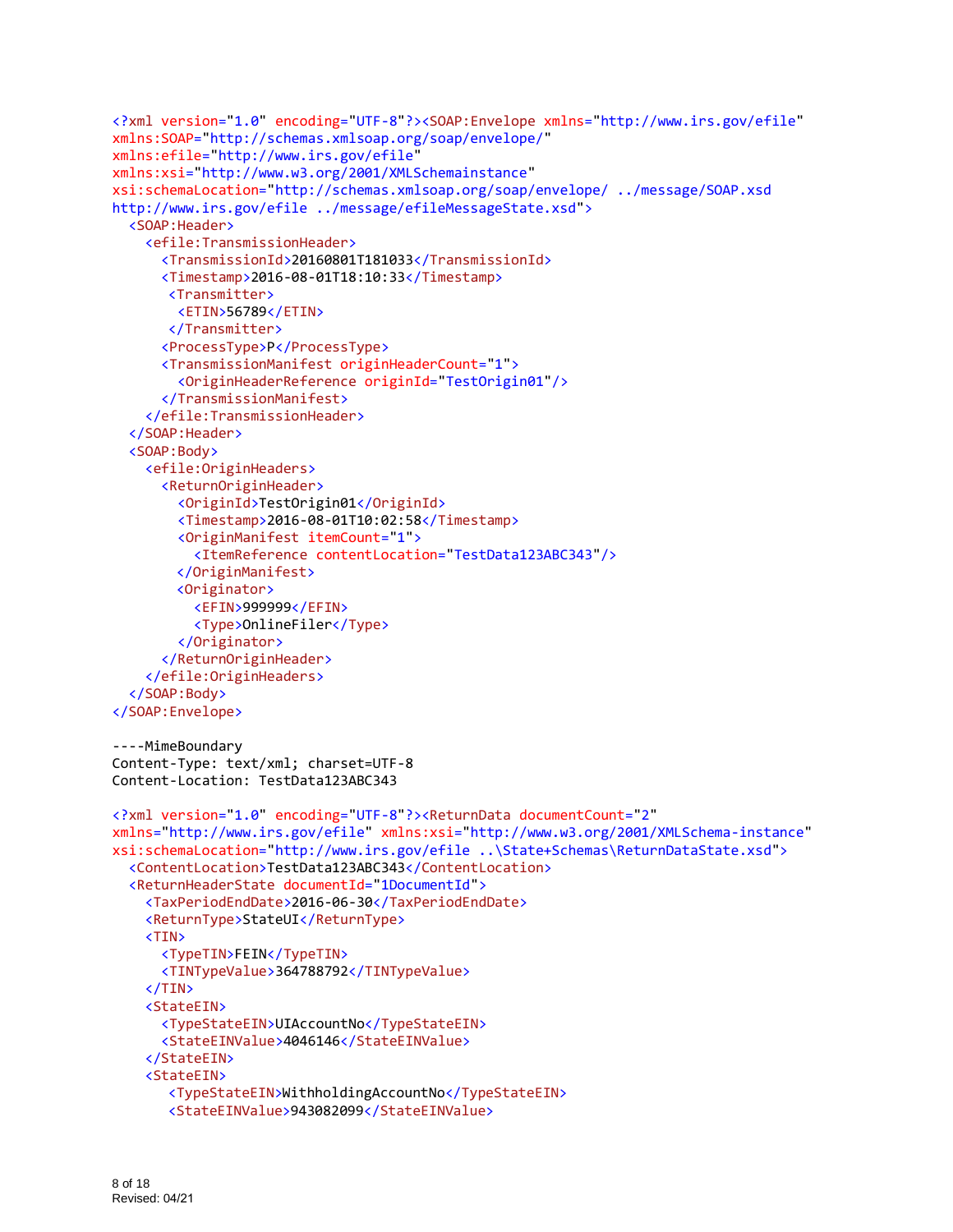```
 <StateEINExtension>000</StateEINExtension> 
   </StateEIN> 
   <BusinessAddress> 
    <BusinessName>Test Business Name</BusinessName> 
    <AddressLine>33 S State St</AddressLine> 
    <City>Chicago</City> 
    <StateOrProvince>IL</StateOrProvince> 
    <ZipCode>60603</ZipCode> 
    <PhoneNumber>9638521592</PhoneNumber> 
   </BusinessAddress> 
   <ReturnSigner> 
    <Name>Employer Name</Name> 
    <Title>President</Title> 
    <Phone>1112223333</Phone> 
    <EmailAddress>testdata@illinois.gov</EmailAddress> 
    <Signature>0123456789</Signature> 
    <DateSigned>2006-04-10</DateSigned> 
   </ReturnSigner> 
 </ReturnHeaderState> 
 <StateReturn> 
   <StateUI documentId="2DocumentId"> 
    <UITotalWages>300.00</UITotalWages> 
    <ExcessWages>0</ExcessWages> 
    <UITaxableWages>300.00</UITaxableWages> 
    <ContributionRate>1.10</ContributionRate> 
    <ContributionDue>3.30</ContributionDue> 
    <UIAmountPaid>0.00</UIAmountPaid> 
    <UIAmountDuePreviousPeriod>0.00</UIAmountDuePreviousPeriod> 
    <UICreditPreviousPeriod>0.00</UICreditPreviousPeriod> 
    <UIInterest>0.00</UIInterest> 
    <UIPenalty>0.00</UIPenalty> 
    <UITotalDue>0.00</UITotalDue> 
    <PayRoll> 
       <Employee> 
         <SSN>123456789</SSN> 
         <Employee> 
           <FirstName>FirstName</FirstName> 
           <MiddleName>MiddleName</MiddleName> 
           <LastName>LastName</LastName> 
         </Employee> 
         <TotalWages>300.00</TotalWages> 
       </Employee> 
    </PayRoll> 
    <Month1Employees>1</Month1Employees> 
    <Month3Employees>2</Month3Employees> 
    <Payment> 
       <PaymentInstrument> 
         <PaymentMethodType>DBT</PaymentMethodType> 
         <ACHDebit> 
           <RoutingTransitNumber>271985527</RoutingTransitNumber> 
           <BankName>FSET Bank Test</BankName> 
           <BankAccountNumber>00100</BankAccountNumber> 
           <AccountType>1</AccountType> 
           <AccountHolderType>1</AccountHolderType> 
           <AccountHolderName>Employer Bank Acct</AccountHolderName> 
         </ACHDebit> 
       </PaymentInstrument> 
       <PaymentAmount>
```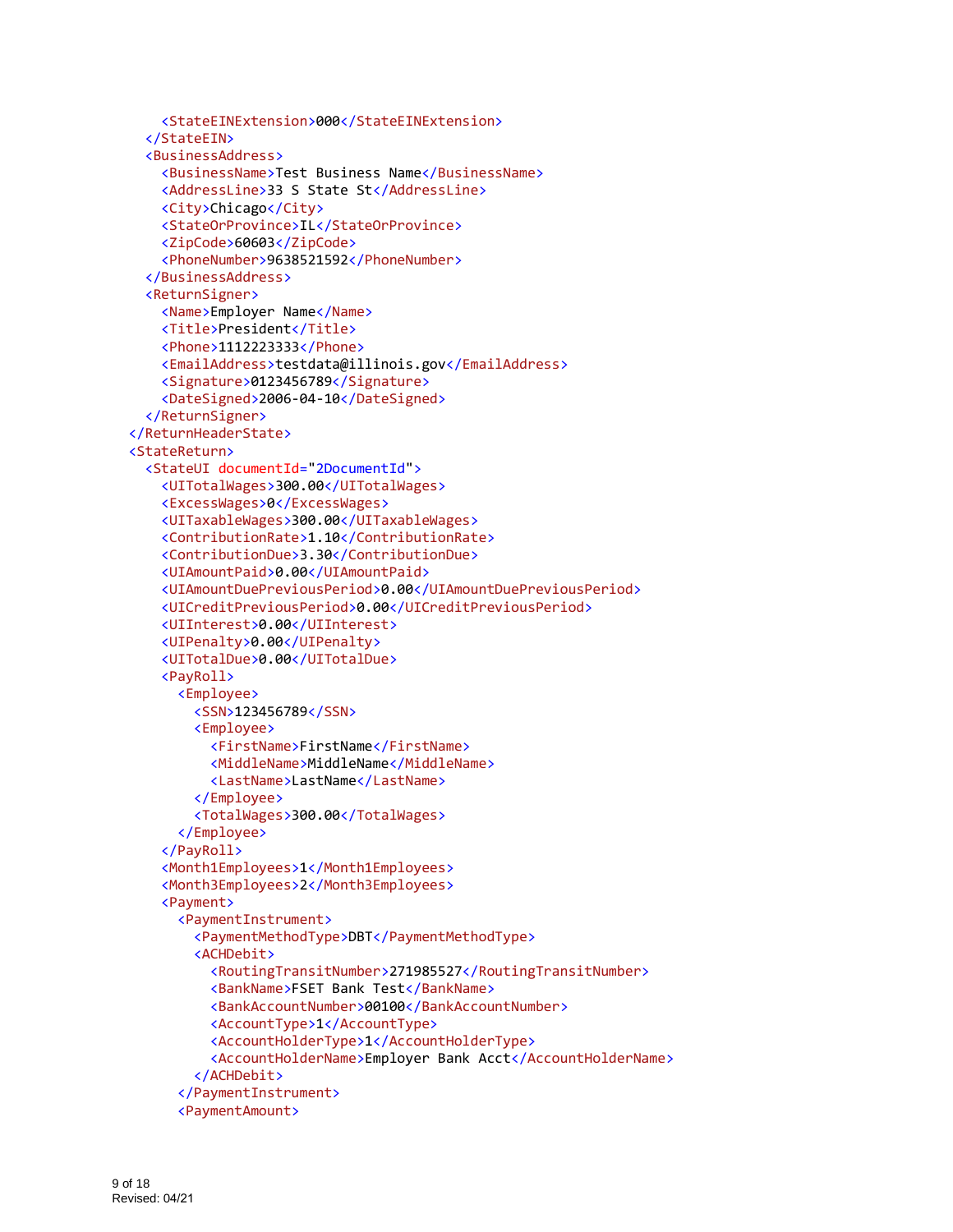```
 <DebitAmount>678.56</DebitAmount> 
         </PaymentAmount> 
         <RequestedSettlementDate>2016-08-02</RequestedSettlementDate> 
         <Contact> 
            <ContactName> 
              <FirstName>ContactFirst</FirstName> 
              <MiddleName>C</MiddleName> 
              <LastName>ContactLast</LastName> 
            </ContactName> 
            <Phone>1234567890</Phone> 
            <EmailAddress>testdata@illinois.gov</EmailAddress> 
         </Contact> 
         <TaxPayment> 
            <TaxTypeCode>13000</TaxTypeCode> 
         </TaxPayment> 
      </Payment> 
     </StateUI> 
   </StateReturn> 
</ReturnData>
----MimeBoundary
```
#### **Form UI-3/40 Payment Only**

```
MIME-Version: 1.0 
Content-Type: Multipart/Related; type="text/xml"; boundary=--MimeBoundary 
X-eFileRoutingCode: IL340Payments-1.05
SOAPAction: ""
----MimeBoundary 
Content-Type: text/xml; charset=UTF-8 
Content-Location: EnvelopeFSET 
<?xml version="1.0" encoding="UTF-8"?> <SOAP:Envelope xmlns="http://www.irs.gov/efile"
xmlns:SOAP="http://schemas.xmlsoap.org/soap/envelope/"
xmlns:efile="http://www.irs.gov/efile"
xmlns:xsi="http://www.w3.org/2001/XMLSchemainstance"
xsi:schemaLocation="http://schemas.xmlsoap.org/soap/envelope/ ../message/SOAP.xsd 
http://www.irs.gov/efile ../message/efileMessageState.xsd"> 
   <SOAP:Header> 
     <efile:TransmissionHeader> 
      <TransmissionId>20160127T181033</TransmissionId> 
      <Timestamp>2016-01-27T18:10:33</Timestamp> 
      <Transmitter> 
         <ETIN>234343</ETIN> 
      </Transmitter> 
      <ProcessType>P</ProcessType> 
      <TransmissionManifest originHeaderCount="1"> 
         <OriginHeaderReference originId="Intuit02"/> 
      </TransmissionManifest> 
     </efile:TransmissionHeader> 
   </SOAP:Header> 
   <SOAP:Body>
```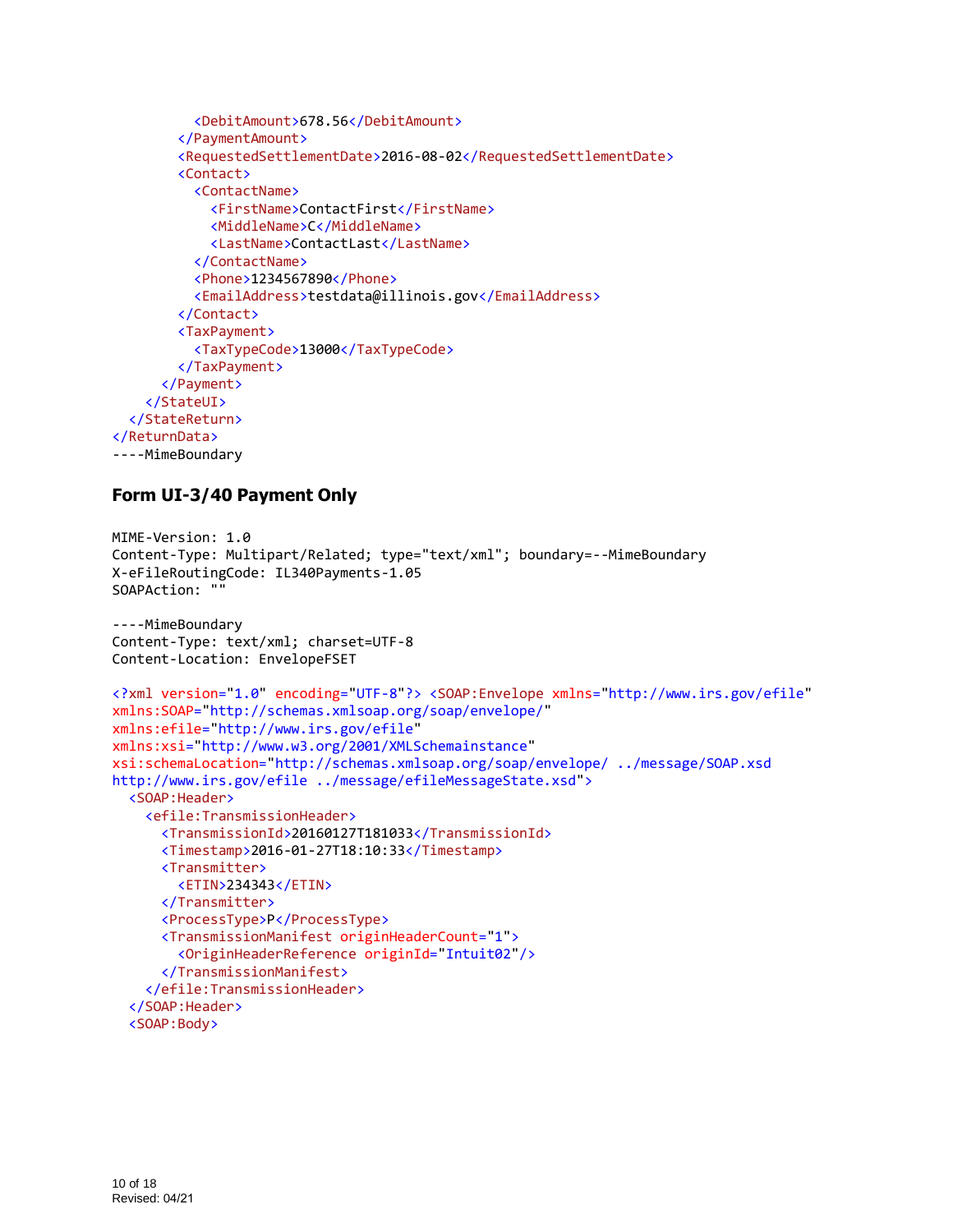```
 <efile:OriginHeaders> 
      <ReturnOriginHeader> 
         <OriginId>Intuit02</OriginId> 
         <Timestamp>2016-01-27T10:02:58</Timestamp> 
         <OriginManifest itemCount="1"> 
           <ItemReference contentLocation="TestData12345679891113"/> 
         </OriginManifest> 
         <Originator> 
           <EFIN>999999</EFIN> 
           <Type>OnlineFiler</Type> 
         </Originator> 
      </ReturnOriginHeader> 
     </efile:OriginHeaders> 
   </SOAP:Body> 
</SOAP:Envelope> 
----MimeBoundary 
Content-Type: text/xml; charset=UTF-8 
Content-Location: TestData12345679891113 
<?xml version="1.0" encoding="UTF-8"?> 
<ReturnData documentCount="2" xmlns="http://www.irs.gov/efile"
xmlns:xsi="http://www.w3.org/2001/XMLSchema-instance"
xsi:schemaLocation="http://www.irs.gov/efile ..\State+Schemas\ReturnDataState.xsd"> 
   <ContentLocation>TestData12345679891113</ContentLocation> 
   <ReturnHeaderState documentId="1DocumentId"> 
     <TaxPeriodEndDate>2016-06-30</TaxPeriodEndDate> 
     <ReturnType>StatePayment</ReturnType> 
     <TIN> 
      <TypeTIN>FEIN</TypeTIN> 
      <TINTypeValue>364788792</TINTypeValue> 
     </TIN> 
     <StateEIN> 
      <TypeStateEIN>UIAccountNo</TypeStateEIN> 
      <StateEINValue>4046146</StateEINValue> 
     </StateEIN> 
     <StateEIN> 
      <TypeStateEIN>WithholdingAccountNo</TypeStateEIN> 
      <StateEINValue>363827267</StateEINValue> 
      <StateEINExtension>000</StateEINExtension> 
     </StateEIN> 
     <BusinessAddress> 
      <BusinessName>Test Data Inc</BusinessName> 
      <AddressLine>33 S State St</AddressLine> 
      <City>Chicago</City> 
      <StateOrProvince>IL</StateOrProvince> 
      <ZipCode>60603</ZipCode> 
      <PhoneNumber>4444444444</PhoneNumber> 
     </BusinessAddress> 
     <ReturnSigner> 
      <Name>FirstName LastName</Name> 
      <Title>President</Title> 
      <Phone>4444444444</Phone> 
      <EmailAddress>test@testemail.com</EmailAddress> 
      <Signature>0123456789</Signature> 
      <DateSigned>2016-07-31</DateSigned> 
     </ReturnSigner> 
   </ReturnHeaderState>
```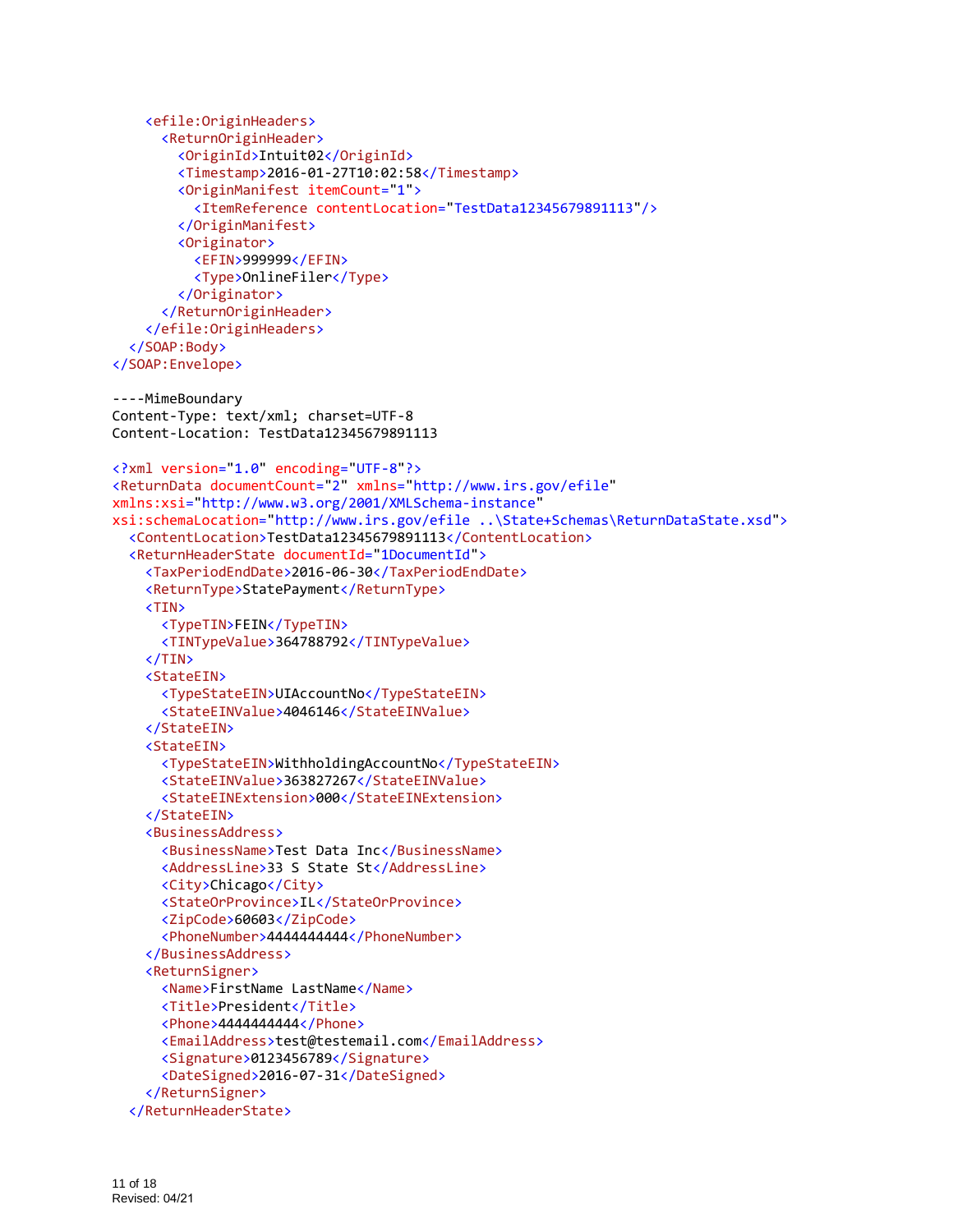```
 <StatePayment documentId="2DocumentId"> 
     <PaymentInstrument> 
      <PaymentMethodType>DBT</PaymentMethodType> 
      <ACHDebit> 
         <RoutingTransitNumber>071000505</RoutingTransitNumber> 
         <BankName>TEST BANK NAME</BankName> 
         <BankAccountNumber>676777</BankAccountNumber> 
        <AccountType>1</AccountType> 
         <AccountHolderType>1</AccountHolderType> 
         <AccountHolderName>Test AccountHolder</AccountHolderName> 
      </ACHDebit> 
     </PaymentInstrument> 
     <PaymentAmount> 
      <DebitAmount>30.77</DebitAmount> 
     </PaymentAmount> 
     <RequestedSettlementDate>2016-08-02</RequestedSettlementDate> 
     <Contact> 
      <ContactName> 
         <FirstName>testfirstname</FirstName> 
         <LastName>testlastname</LastName> 
      </ContactName> 
      <Phone>4444444444</Phone> 
      <EmailAddress>test@testemail.com</EmailAddress> 
     </Contact> 
     <TaxPayment> 
      <TaxTypeCode>13000</TaxTypeCode> 
     </TaxPayment> 
   </StatePayment> 
</ReturnData> 
----MimeBoundary
```
# **Section 5 – Transmission Acknowledgement**

IDES will return a detailed acknowledgment message for each transmission that is processed. The acknowledgment message will be formatted according to the standard schema. There are three levels to the acknowledgment message. Each level corresponds to the structure of the transmission: a transmission level, an origin header level, and an item level.

Each level has a status node to indicate acceptance or rejection. There is an extra status node at the item level to indicate whether or not an embedded payment has been accepted.

IDES will also include confirmation numbers for all accepted items. The State Return Identifier will be populated with a confirmation number only when the tax return is accepted. The State Debit Identifier will be populated with a confirmation number only when the payment is accepted.

The acknowledgment may also contain detailed messages. The end of this section contains a list of all the messages. Please note that some messages are simply warnings. Other messages will explain why an item has been rejected.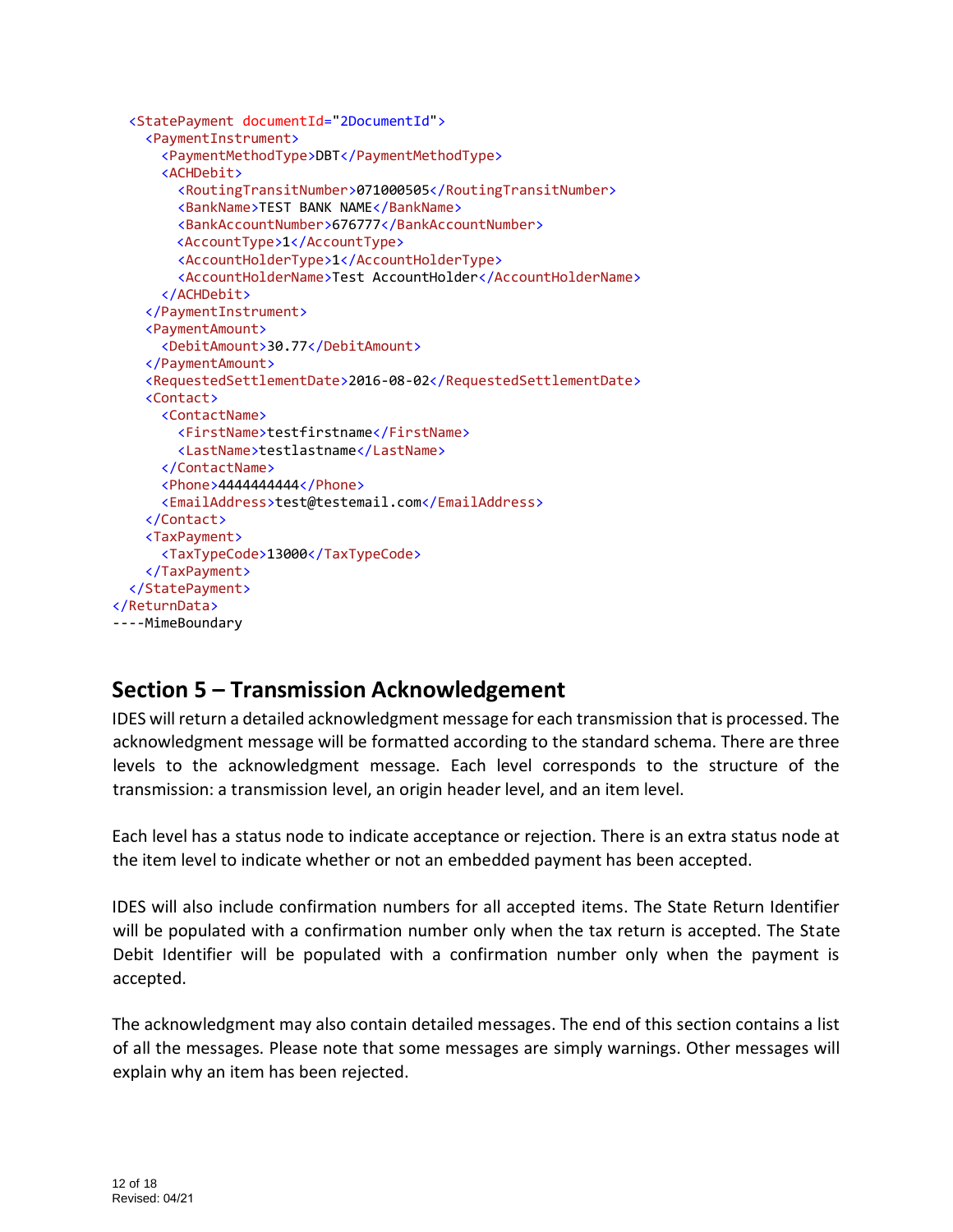#### **Example of Test Acknowledgment**

Please note that the following example is an acknowledgment of a test transmission (Process Type is a "T"). Therefore, IDES returns artificial confirmation numbers that contain the word "test".

```
<?xml version="1.0" encoding="utf-8" ?> 
<soap:Envelope xmlns:soap="http://schemas.xmlsoap.org/soap/envelope/"
xmlns:xsi="http://www.w3.org/2001/XMLSchema-instance"
xmlns:xsd="http://www.w3.org/2001/XMLSchema"> 
    <soap:Body> 
      <AcknowledgementAction xmlns="http://www.irs.gov/efile"> 
       <Acknowledgement> 
          <AcknowledgementId>IDES2004-8-18T13:16:25.8565669</AcknowledgementId> 
          <AcknowledgementTimestamp> 
           2004-08-18T13:16:25.8565669-05:00 
          </AcknowledgementTimestamp> 
          <TransmissionAcknowledgement> 
           <TransmissionId>ATCycle2BTrans2Received2004-05-04</TransmissionId> 
           <TransmissionTimestamp> 
               2004-05-03T08:10:33.0000000-05:00 
           </TransmissionTimestamp> 
           <TransmissionStatus>A</TransmissionStatus> 
           <ETIN>67890</ETIN> 
           <ProcessType>T</ProcessType> 
           <OriginAcknowledgement> 
               <OriginId>AccC1T1Orig01</OriginId> 
               <OriginTimestamp>2004-05-04T10:02:58.0000000-05:00</OriginTimestamp> 
               <OriginStatus>A</OriginStatus> 
               <EFIN>999999</EFIN> 
               <ItemAcknowledgement> 
               <OrigTransContentLocation>C1T2BMC01</OrigTransContentLocation> 
               <DateReceived> 
                   <DateReceived>2004-07-27T13:59:20.0000000-05:00</DateReceived> 
               </DateReceived> 
               <TIN> 
                   <TypeTIN>FEIN</TypeTIN> 
                   <TINTypeValue>123456789</TINTypeValue> 
                </TIN> 
               <StateEIN> 
                   <TypeStateEIN>UIAccountNo</TypeStateEIN> 
                   <StateEINValue>4046146</StateEINValue> 
                </StateEIN> 
               <ReturnType>StateUI</ReturnType> 
               <ItemStatus>A</ItemStatus> 
                <StateReturnIdentifier>FSETTEST</StateReturnIdentifier> 
               </ItemAcknowledgement>
```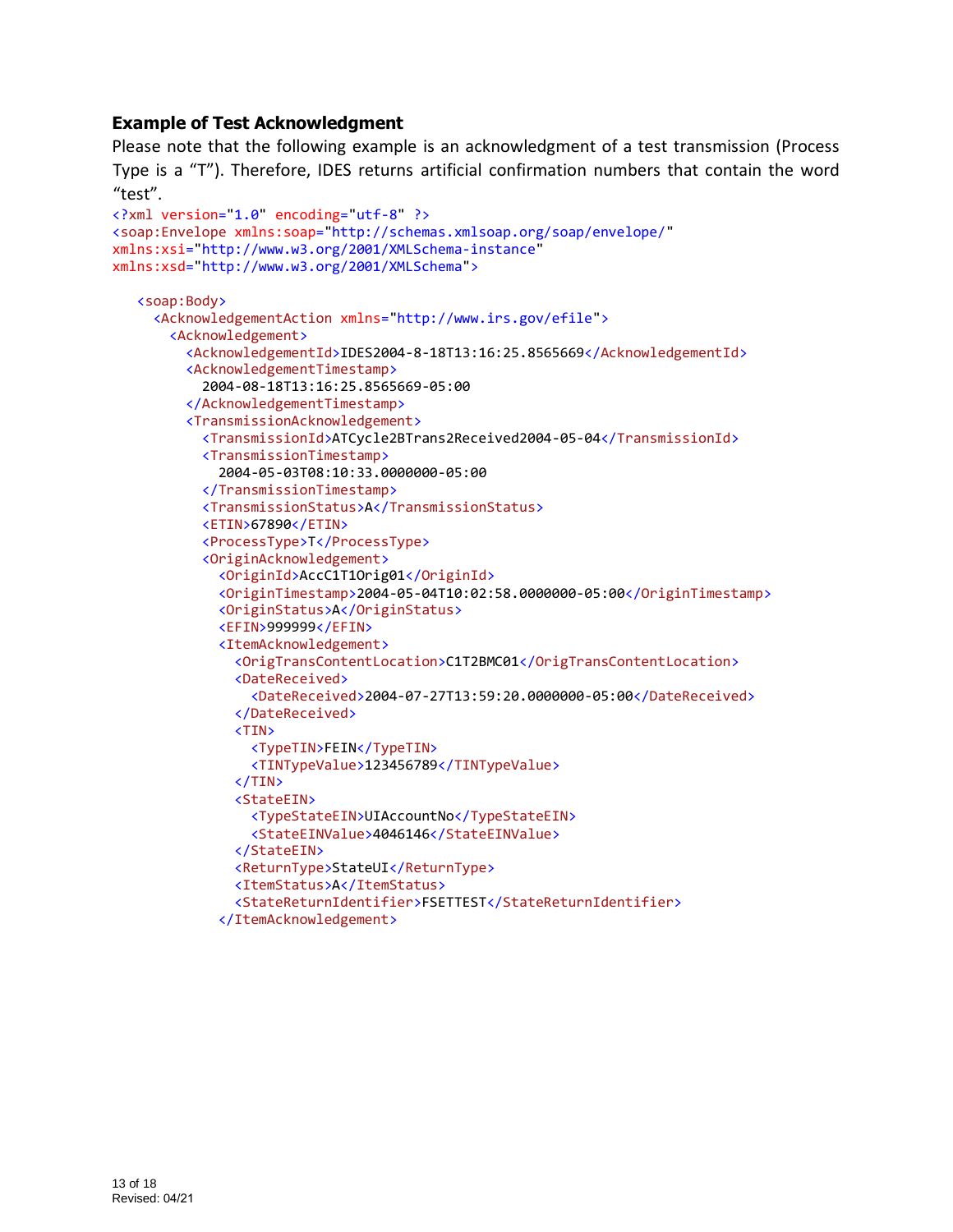```
 <ItemAcknowledgement> 
               <OrigTransContentLocation>C1T2BMC02</OrigTransContentLocation> 
               <DateReceived> 
                  <DateReceived>2004-07-27T13:59:20.0000000-05:00</DateReceived> 
                </DateReceived> 
              <TIN> 
                  <TypeTIN>FEIN</TypeTIN> 
                  <TINTypeValue>123456789</TINTypeValue> 
              </TIN> 
              <StateEIN> 
                  <TypeStateEIN>UIAccountNo</TypeStateEIN> 
                  <StateEINValue>4046146</StateEINValue> 
               </StateEIN> 
               <ReturnType>StateUI</ReturnType> 
               <ItemStatus>A</ItemStatus> 
               <PaymentIndicator>Payment Request Received</PaymentIndicator> 
               <StateReturnIdentifier>FSETTEST</StateReturnIdentifier> 
               <StateDebitIdentifier>FSETTest</StateDebitIdentifier> 
             </ItemAcknowledgement> 
              <ItemAcknowledgement> 
               <OrigTransContentLocation>C1T2BMC03</OrigTransContentLocation> 
                  <DateReceived> 
                  <DateReceived>2004-07-27T13:59:20.0000000-05:00</DateReceived> 
               </DateReceived> 
              <TIN> 
                  <TypeTIN>FEIN</TypeTIN> 
                  <TINTypeValue>123456789</TINTypeValue> 
               </TIN> 
              <StateEIN> 
                  <TypeStateEIN>UIAccountNo</TypeStateEIN> 
                  <StateEINValue>4046146</StateEINValue> 
               </StateEIN> 
               <ReturnType>StatePayment</ReturnType> 
               <ItemStatus>A</ItemStatus> 
               <PaymentIndicator>Payment Request Received</PaymentIndicator> 
               <StateDebitIdentifier>FSETTest</StateDebitIdentifier> 
             </ItemAcknowledgement> 
          </OriginAcknowledgement> 
         </TransmissionAcknowledgement> 
      </Acknowledgement> 
     </AcknowledgementAction> 
   </soap:Body> 
</soap:Envelope>
```
#### **Example of Actual Acknowledgment**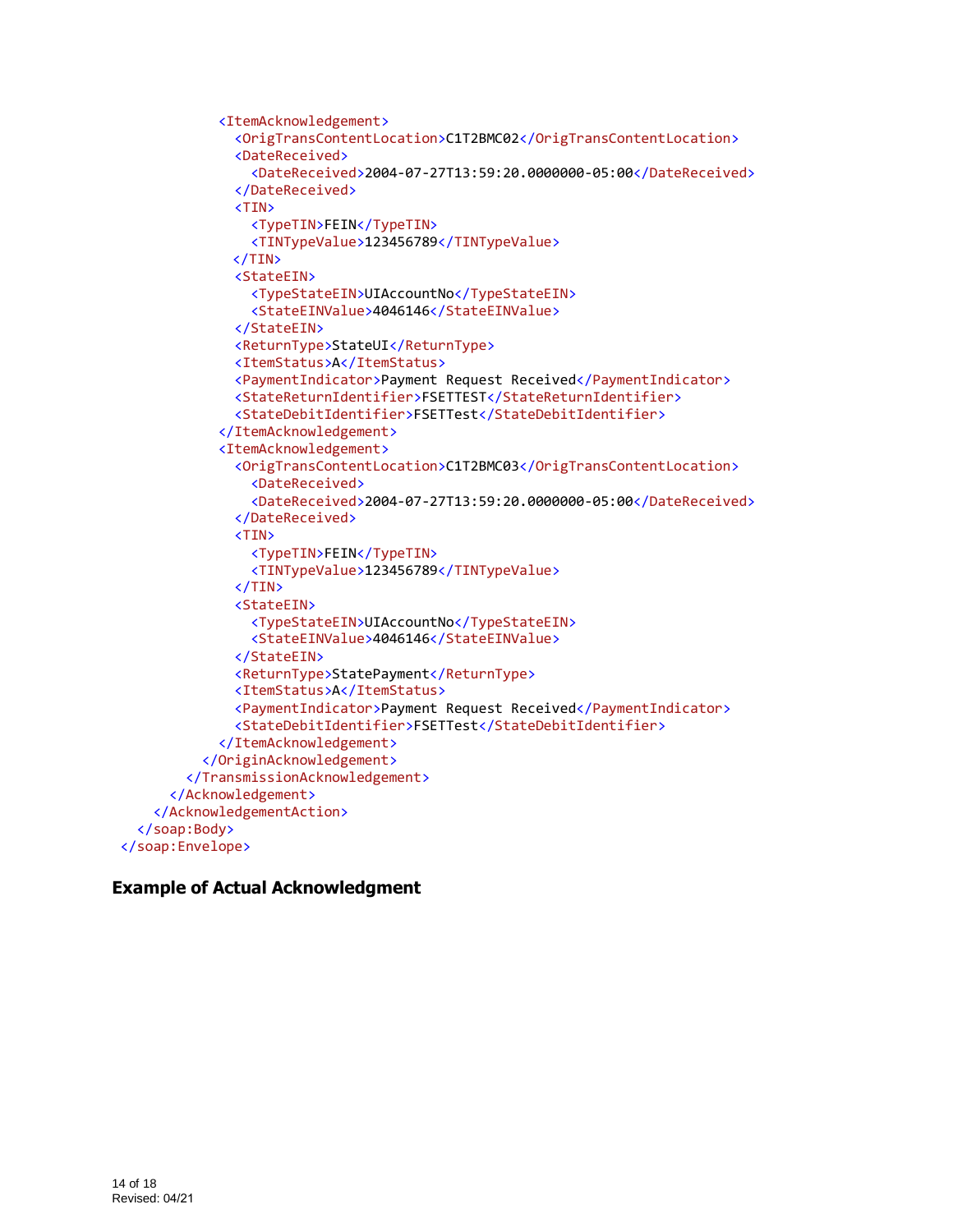```
<?xml version="1.0" encoding="utf-8"?> 
<soap:Envelope xmlns:soap="http://schemas.xmlsoap.org/soap/envelope/"
xmlns:xsi="http://www.w3.org/2001/XMLSchema-instance"
xmlns:xsd="http://www.w3.org/2001/XMLSchema"> 
   <soap:Body> 
     <AcknowledgementAction xmlns="http://www.irs.gov/efile"> 
      <Acknowledgement> 
         <AcknowledgementId>IDES2016-8-1T12:44:31.4095662</AcknowledgementId> 
         <AcknowledgementTimestamp>2016-08-
01T12:44:31.409566205:00</AcknowledgementTimestamp> 
         <TransmissionAcknowledgement> 
           <TransmissionId>20160801T181033</TransmissionId> 
           <TransmissionTimestamp>2016-08-01T18:10:33</TransmissionTimestamp> 
           <TransmissionStatus>A</TransmissionStatus> 
           <ETIN>56789</ETIN> 
           <ProcessType>P</ProcessType> 
           <OriginAcknowledgement> 
             <OriginId>TestOrigin01</OriginId> 
             <OriginTimestamp>2016-08-01T10:02:58</OriginTimestamp> 
             <OriginStatus>A</OriginStatus> 
             <EFIN>999999</EFIN> 
             <ItemAcknowledgement> 
               <OrigTransContentLocation>TestData123ABC343</OrigTransContentLocation> 
               <DateReceived> 
                  <DateReceived>2016-08-01T12:44:31</DateReceived> 
               </DateReceived> <TIN> 
                  <TypeTIN>FEIN</TypeTIN> 
                  <TINTypeValue>364788792</TINTypeValue> 
               </TIN> 
               <StateEIN> 
                  <TypeStateEIN>UIAccountNo</TypeStateEIN> 
                  <StateEINValue>4046146</StateEINValue> 
              </StateEIN></StateEIN>
                  <TypeStateEIN>WithholdingAccountNo</TypeStateEIN> 
                 <StateEINValue>943082099</StateEINValue> 
                  <StateEINExtension>000</StateEINExtension> 
               </StateEIN> 
               <ReturnType>StateUI</ReturnType> 
               <ItemStatus>A</ItemStatus> 
               <PaymentIndicator>Payment Request Received</PaymentIndicator> 
               <StateReturnIdentifier>FSET726768 </StateReturnIdentifier> 
               <StateDebitIdentifier>2016788492631</StateDebitIdentifier> 
             </ItemAcknowledgement> 
         </OriginAcknowledgement> 
         </TransmissionAcknowledgement> 
      </Acknowledgement> 
     </AcknowledgementAction> 
   </soap:Body> 
</soap:Envelope>
```
# **Section 6 – Acknowledgement Error Details**

Each message consists of a unique code and text. The following charts contain the complete text of the messages you may receive. The messages are listed in three categories: a general message category used primarily when there is a problem in the transmission control information; a UI-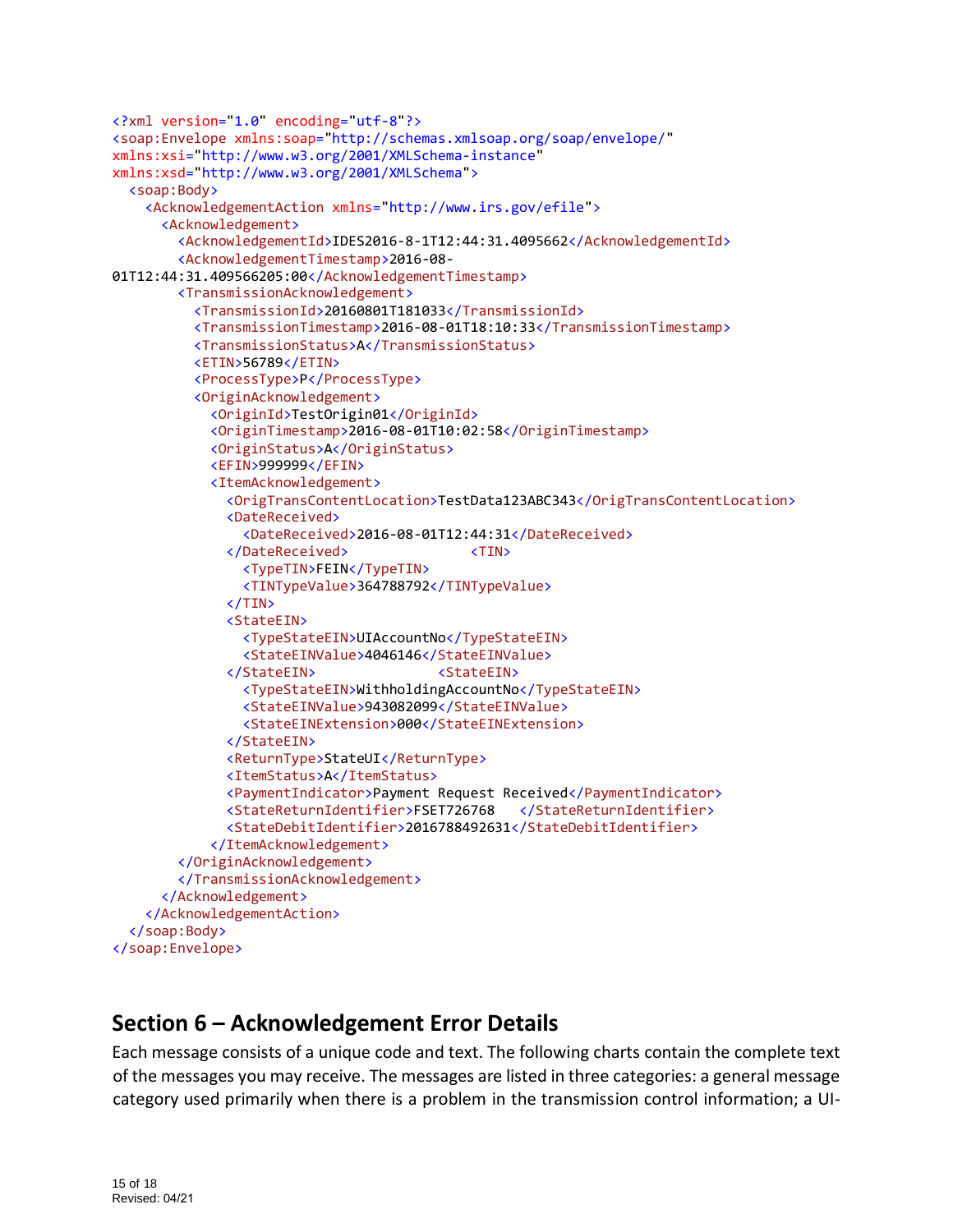3/40 message category; and a UI Payment category. Message codes that begin with a "W" are warning messages and advisory messages. Message codes that begin with an "R" explain why the associated item has been rejected.

| $-999$       | Parse Error                     |                                                                                                                  |
|--------------|---------------------------------|------------------------------------------------------------------------------------------------------------------|
| 802          | <b>UI Transmission Rejected</b> | Unable to parse file. XML is not well formed.                                                                    |
| <b>RG001</b> | <b>UI Transmission Rejected</b> | Transmission ID missing.                                                                                         |
| <b>RG002</b> | <b>UI Transmission Rejected</b> | Transmission ID invalid.                                                                                         |
| <b>RG003</b> | <b>UI Transmission Rejected</b> | Transmission Header Manifest (originHeaderCount) does not<br>correlate with the actual number of Origin Headers. |
| <b>RG004</b> | <b>UI Transmission Rejected</b> | ETIN information missing.                                                                                        |
| <b>RG005</b> | <b>UI Transmission Rejected</b> | ETIN information invalid.                                                                                        |
| <b>RG006</b> | <b>UI Transmission Rejected</b> | ProcessType information missing.                                                                                 |
| <b>RG007</b> | <b>UI Transmission Rejected</b> | ProcessType information invalid. Use "P" for production and<br>"T" for test.                                     |
| <b>RG008</b> | <b>UI Transmission Rejected</b> | Received at gateway information missing.                                                                         |
| <b>RG009</b> | UI Origin Group Rejected        | Origin ID information missing.                                                                                   |
| <b>RG010</b> | UI Origin Group Rejected        | Origin ID information invalid.                                                                                   |
| <b>RG011</b> | UI Origin Group Rejected        | Disparity between Origin Manifest itemCount and number of<br>Item References.                                    |
| <b>RG012</b> | UI Origin Group Rejected        | EFIN information missing.                                                                                        |
| <b>RG013</b> | UI Origin Group Rejected        | EFIN information invalid.                                                                                        |
| <b>RG014</b> | UI Origin Group Rejected        | PIN information missing.                                                                                         |
| <b>RG015</b> | UI Origin Group Rejected        | PIN information invalid.                                                                                         |
| <b>RG016</b> | Item Rejected                   | Unable to de-serialize the attachment.                                                                           |
| <b>RG017</b> | Item Rejected                   | Unable to de-serialize or process the attachment.                                                                |
| <b>RG018</b> | Item Rejected                   | De-serialization problem.                                                                                        |
| <b>RG019</b> | Item Rejected                   | Return type not processed by IDES. StateUI is the only return<br>type allowed.                                   |
| <b>RG020</b> | Item Rejected                   | IDES only accepts one return or one payment per attachment.                                                      |
| <b>RG021</b> | Item Rejected                   | Duplicate Content Location.                                                                                      |
| <b>RG022</b> | UI Origin Group Rejected        | Invalid Content Location.                                                                                        |
| <b>RG023</b> | UI Origin Group Rejected        | Disparity between Origin Manifest itemCount and number of<br>items in the transmission.                          |
| <b>RG024</b> | UI Origin Group Rejected        | Content location reference does not match any item content<br>location in the transmission.                      |

#### **General Errors**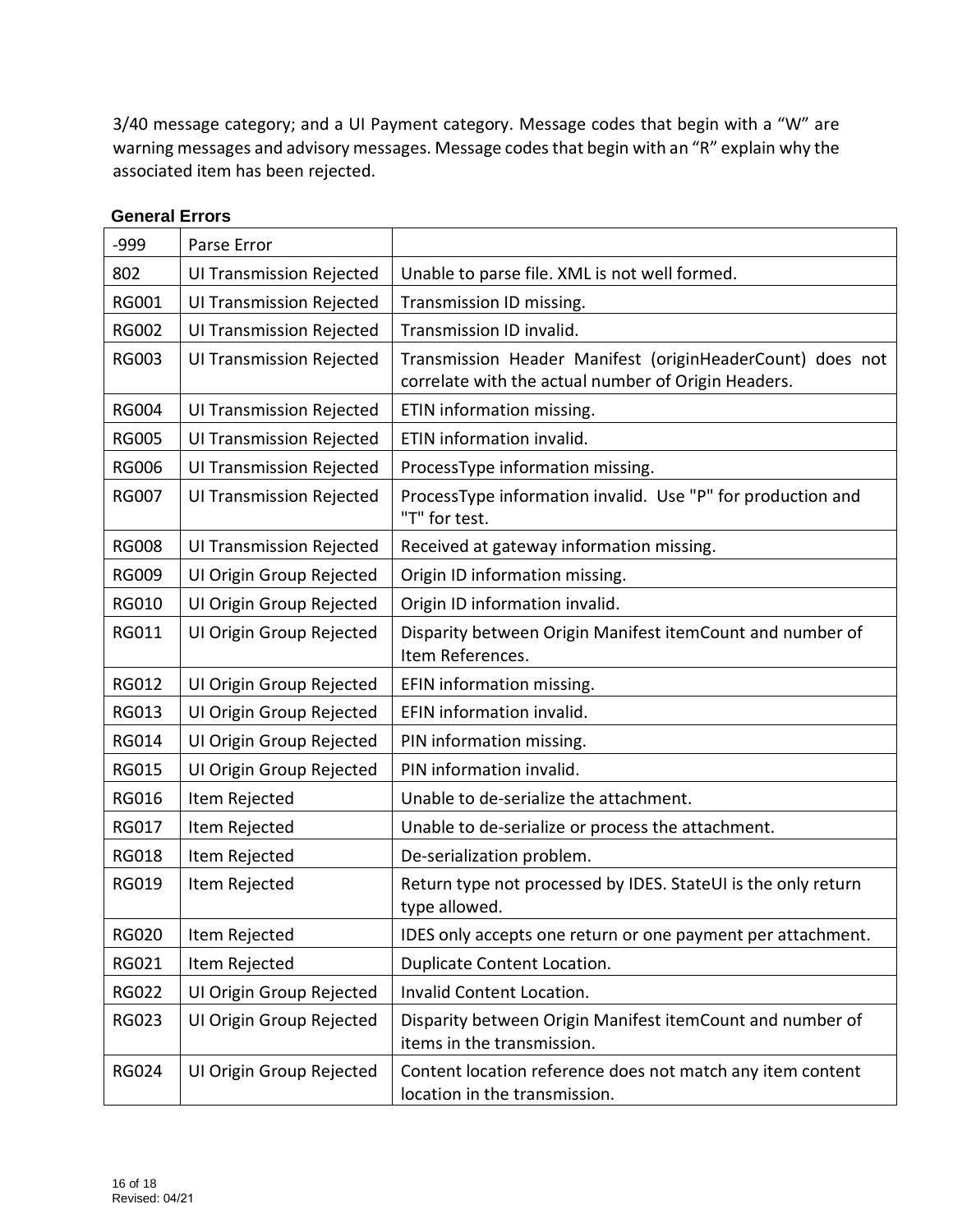|  |  | $\vert$ RG025 $\vert$ UI Transmission Rejected $\vert$ ETIN does not match ETIN in the file name. |
|--|--|---------------------------------------------------------------------------------------------------|
|--|--|---------------------------------------------------------------------------------------------------|

#### **UI-3/40 CATEGORY**

| <b>WT002</b> | <b>State UI Warning</b>            | UI Total Wages is not equal to (UI TaxableWages + Excess Wages). You will<br>be contacted if your assistance is required.                                                                                                         |
|--------------|------------------------------------|-----------------------------------------------------------------------------------------------------------------------------------------------------------------------------------------------------------------------------------|
| WT003        | <b>State UI Warning</b>            | Contributions Due is not equal to (Contribution Rate * UI Taxable Wages).                                                                                                                                                         |
| <b>WT004</b> | <b>State UI Warning</b>            | Sum of Wages Paid to each worker is not equal to UITotalWages. A<br>correction request will be sent to the address of record.                                                                                                     |
| <b>WT005</b> | <b>State UI Warning</b>            | Tax Period End Date cannot specify a future year. The UI-3/40 will be<br>posted to the most recent quarter available for filing. You will be<br>contacted if your assistance is required.                                         |
| WT006        | <b>State UI Warning</b>            | Tax Period End Date was not standard value and the UI-3/40 will be posted<br>to the most recent quarter that is available for filing. You will be contacted<br>if your assistance is required.                                    |
| <b>WT007</b> | <b>State UI Warning</b>            | Contribution Rate is over the maximum allowable value. Field is replaced<br>by .99.                                                                                                                                               |
| <b>WT008</b> | <b>State UI Warning</b>            | Amount provided is over the maximum allowable value. Field is truncated<br>to $\{0\}$ .                                                                                                                                           |
| WT009        | <b>State UI Warning</b>            | ReportingAgentSignature is absent and no Return Signer Date is present.<br>Date has been assigned to the current system date and time.                                                                                            |
| RT001        | State UI Rejected                  | UI Account Number is invalid. Please call 1-800-247-4984 to obtain your UI<br>Account number. You must re-submit this item by the quarterly due date<br>to avoid penalty and, when applicable, interest charges.                  |
| RT002        | State UI Rejected                  | {0} - required element is missing.                                                                                                                                                                                                |
| RT004        | <b>State UI Report</b><br>Rejected | The UI Account number and FEIN do not match our records, Please<br>RESUBMIT corrected STATE UI REPORT ONLY. For more information please<br>call 1-800-247-4984.                                                                   |
| RT007        | State UI Rejected                  | Duplicate Employee Details (SSN should be unique within an<br>employer/quarter report).                                                                                                                                           |
| RT009        | <b>State UI Report</b><br>Rejected | UI Account Number is not found in our records. Please call 1-800-247-4984<br>to obtain your UI Account number. You must re-submit this item by the<br>quarterly due date to avoid penalty and, when applicable, interest charges. |
| RT010        | State UI Rejected                  | Invalid Type. "UIAccountNo" is the only acceptable type.                                                                                                                                                                          |
| RT011        | State UI Rejected                  | Invalid Type. "FEIN" is the only acceptable type.                                                                                                                                                                                 |

#### **UI PAYMENT CATEGORY**

| WP001        | UI Payment Warning | UI Account Number is not found in our records. You will be contacted if<br>your assistance is required.                                          |
|--------------|--------------------|--------------------------------------------------------------------------------------------------------------------------------------------------|
| <b>WP002</b> | UI Payment Warning | Requested Settlement Date is earlier than the date the transmission was<br>received. Requested Settlement Date is replaced by the Date Received. |